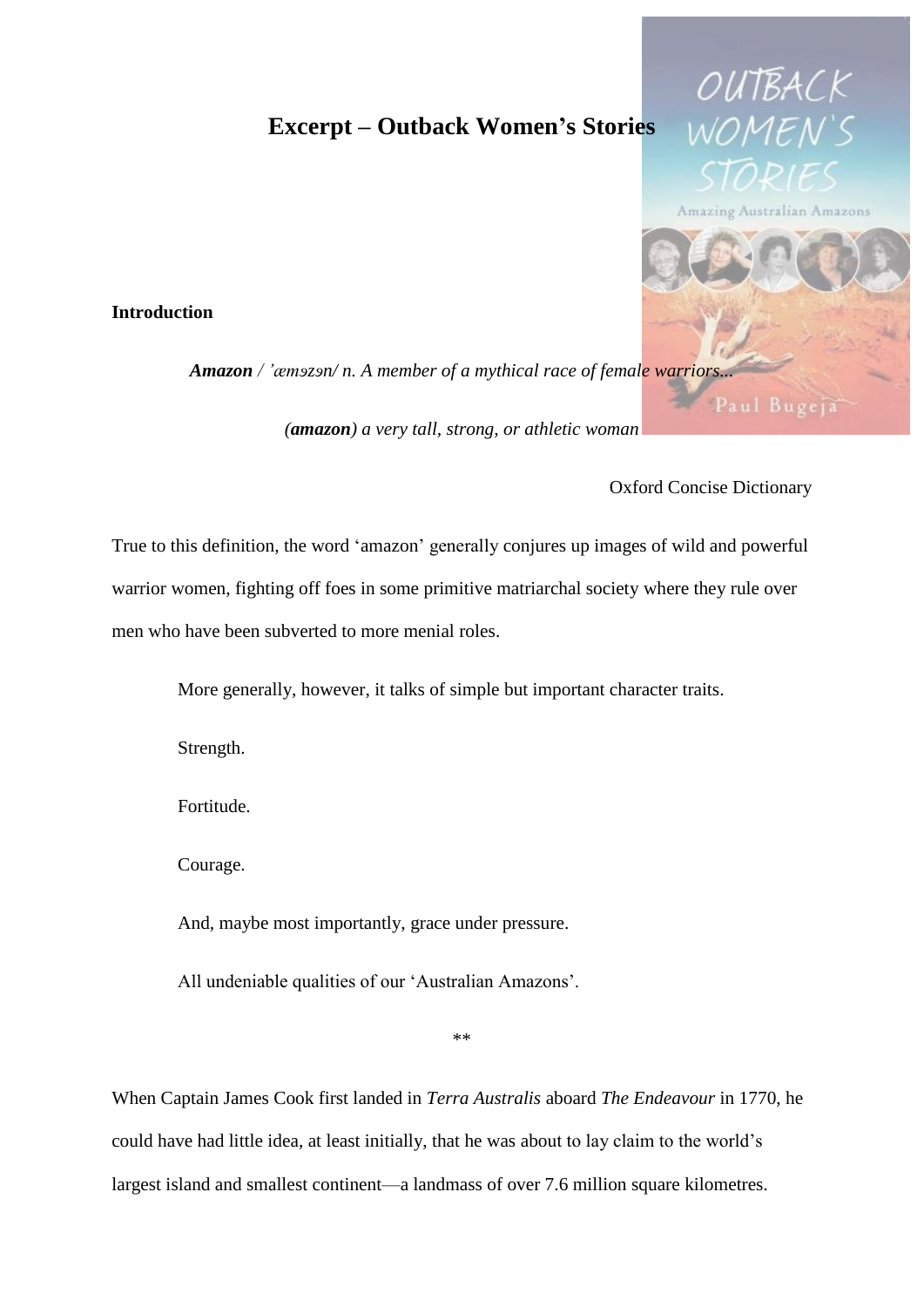Over the decades to follow, this 'island' would be explored and navigated, with a picture of its true geographical nature slowly drawn by those who dared traverse its great expanse. In just about every corner of this 'Great Southern Land' there existed an indigenous population located in of over 40,000 years inhabitancy; there was a wide range of flora and fauna never see before or imagined; and from initial forays into the interior, the continent appeared most liveable along its coastlines, for, as explorers very quickly discovered, the vast inner heart of this massive continent was primarily desert, rocky mountainous ranges and scorched scrubland, with temperatures that soared higher than anything many of those who traversed its arid internal regions had experienced. Water was scarce, there were but two seasons—wet and dry—and the indigenous peoples were protective of their lands.

These discoveries no doubt prompted the obvious question: was this 'outback' actually uninhabitable?

Yet even with such doubts in mind, it is in man's very nature to take up the challenges an alien environment of the sort posed, and rather than be outdone to instead tame, claim and bend it to his will.

And so he did.

Edward John Eyre would be the first man, together with his indigenous guide, Wylie, to cross Southern Australia from east to west, travelling across the Nullarbor Plain from Adelaide to Albany in 1840.

Burke and Wills would similarly set out to traverse from one side of the continent to the other, although in their case from bottom to top, as they travelled from the south to the north. Sadly, their journey would infamously end under tragic circumstances, with the pair dying of starvation at Coopers Creek in 1861.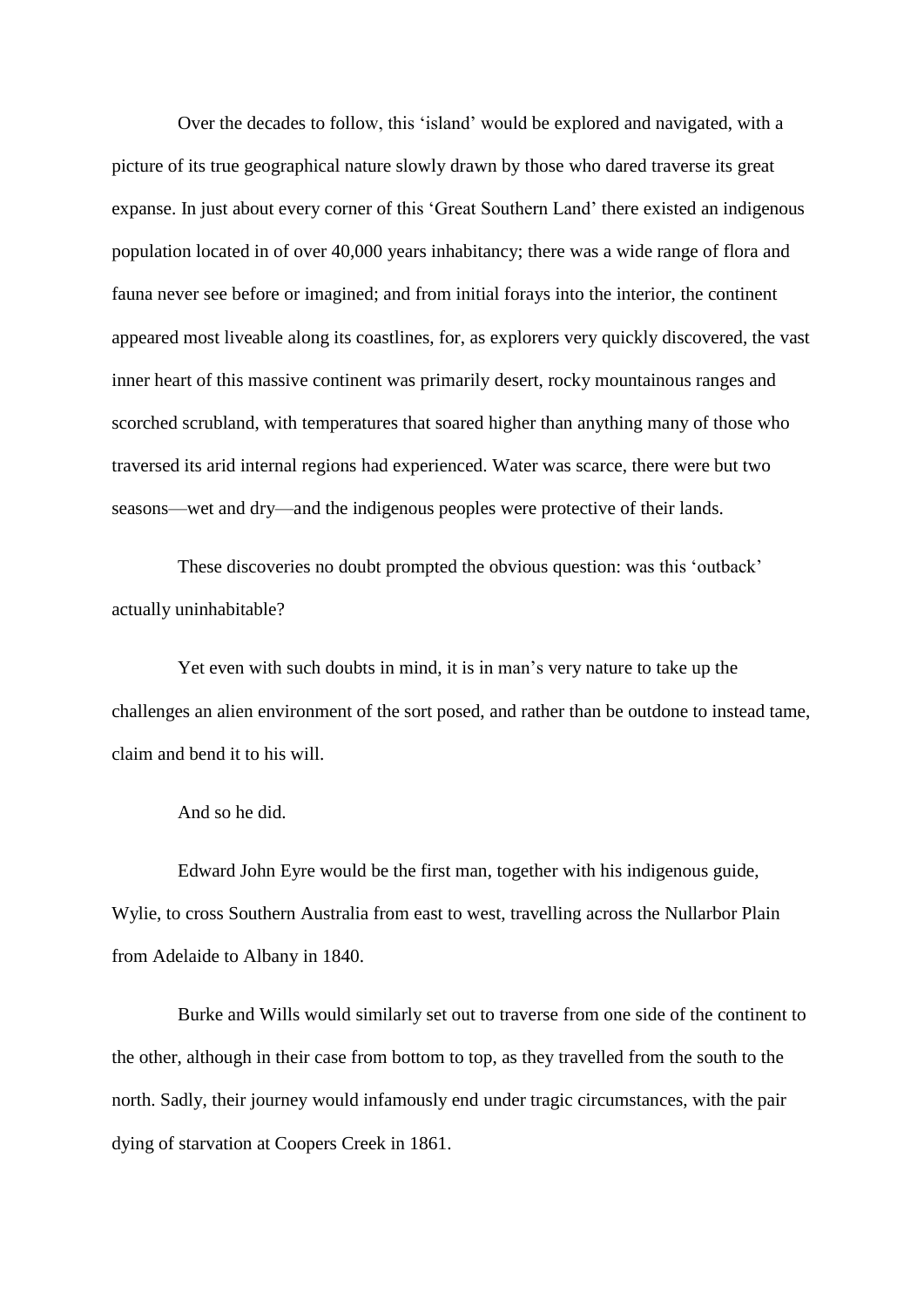There were also the great early pastoralists—men who saw untapped potential in this new land, even in its most arid locations, where they might crow crops or raise livestock.

James Ainslie was one of the first.

In the 1820's this Scotsman, taking up some land in Duntroon in the Northern Territory, turned a herd of 700 sheep into a massive 20,000 head, before returning to Scotland in 1835.

William Buchanan came not long after.

Arriving in Australia with his family in 1837, after leasing a run with his father in New England, and following some failed attempts at gold prospecting, he began to build a pastoral empire in both NSW and the Territory, going on to become one of Australia's most renowned pioneer pastoralists.

Most famous of all, however, was John MacArthur, ex-naval officer.

By 1801 Macarthur was the largest sheep owner in the colony and would go on to help establish our wool and sheep industry with his imported merino stock, leaving a lasting legacy.

So, you might ask, while these men were exploring the outback, creating both the backbone of our agricultural industry while at the same time helping to more generally establish the nation, where were the women and what were they doing?

Simple.

They were working alongside these pioneering men, travelling with them to the far reaches of the continent; helping manage the stations and farms; running households and performing the multitude of 'duties' that had been expected of them for millennia; supporting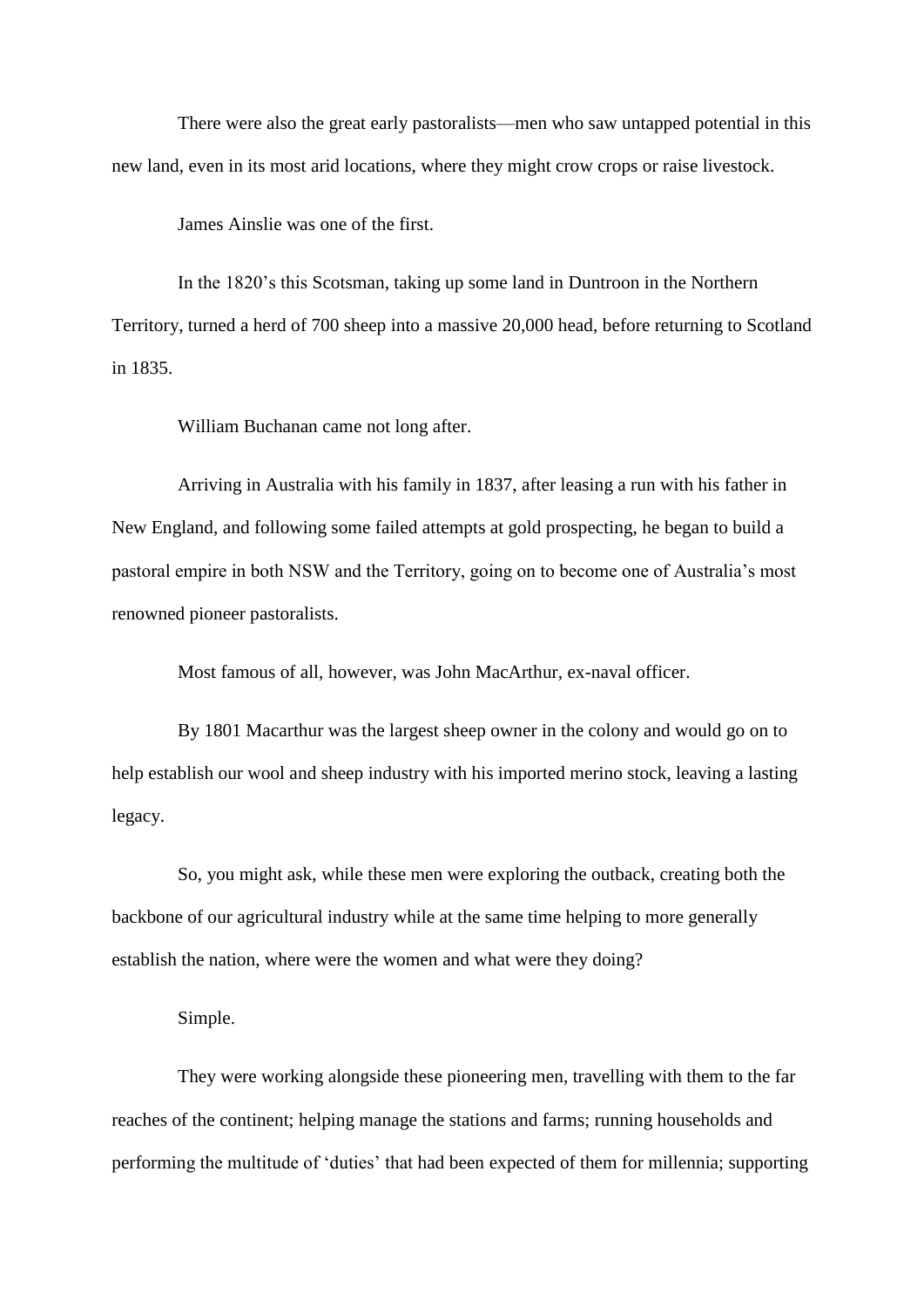families who needed every ounce of energy they could offer under harsh conditions; and dealing with, yet also connecting to, the indigenous peoples and, in their more intuitive feminine ways, forging positive relationships with them.

They were right there, fulfilling an extensive range of role and tasks while keeping the home fires burning, building the nation right along with their men.

And still are.

\*\*

Some of the earliest female pioneers included Georgiana McRae and Emma Withnell.

The former was a promising artist from a privileged, if slightly scandal-tainted, life in London, the 'bastard' daughter of a Duke. McCrae would uproot herself for love, travel half a world away, raise a large brood of children and help husband Andrew to establish a sheep run in Arthur's seat on what later became known as the Mornington Peninsular just out of Melbourne. The same woman would be versatile enough to mix with the local Melbourne 'aristocracy' when called upon, and yet act as something of a medicine woman and friend to the local tribes of indigenous Australians residing in the region.

Emma Withnell, who would be dubbed 'the mother of the northwest', was born to a pastoralist and his wife in the far reaches of the newly forming state of Western Australia. She and husband John would travel to the north of the state in search of new opportunities, facing innumerable challenges, and yet always, like true pioneers, seeing them through and surviving the worst to go on and face whatever next might be thrown at them.

Later, there were women like Daisy Bates and Mayse Young.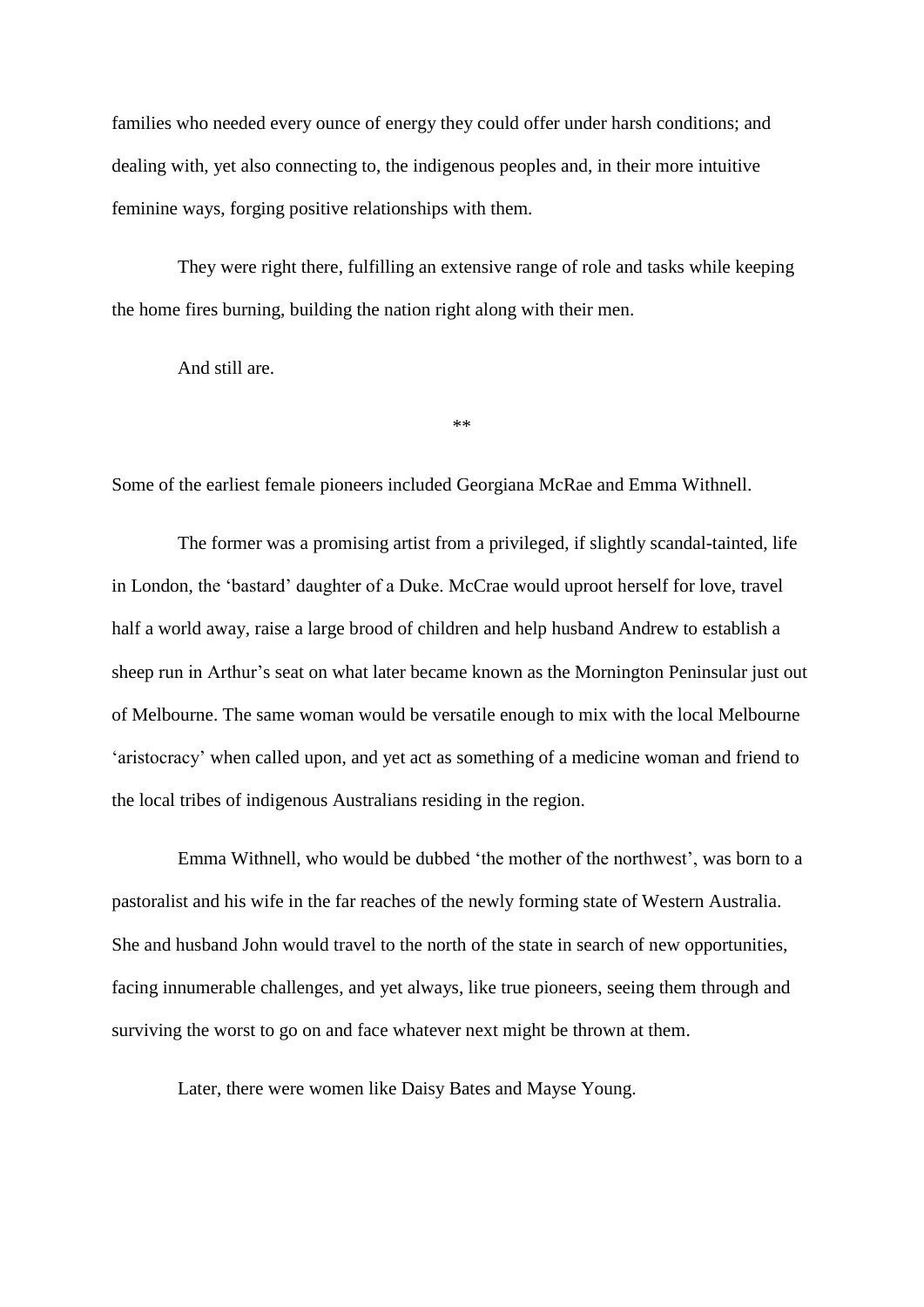Bates, a feisty liberated woman of her time, came to Australia to start a new life, and promptly did so, although initially it was unsettled and not necessarily the life of her choosing. However, in time she would commence an anthropological study of Indigenous Australians that would traverse several decades and, while being labelled as somewhat controversial in part, would end up being considered an instrumental service to the indigenous community in terms of bringing some aspects of their plight to the attention of government.

Mayse Young, on the other hand, would become renowned for quite a different 'service' to Australian society more generally—pulling beers from behind the bar! This popular outback publican owned numerous pubs in the Northern Territory at a time women business owners, particularly in the hotel industry, were a rarity, and would became renowned for her good nature and solid business head.

Moving into a more contemporary landscape, women continue to play important roles in the outback and have wonderful tales to tell.

There are the adventurers, like Robyn Davidson, famous for undertaking a solo trek through the centre of Australia, from Alice Springs to the far west coast of Australia, with just her dog and four camels for company.

The pastoralists, such as Sara Henderson, who, with ex-American-naval hero husband Charlie, would establish the massive 'Bullo Station' in the Top End of Australia and go on to become something of a local celebrity after documenting a colourful and sometimes extraordinary life in her autobiography, *From Strength to Strength*.

And there are those who survive against all the odds: who look fate in the eye and dare it to stop them.